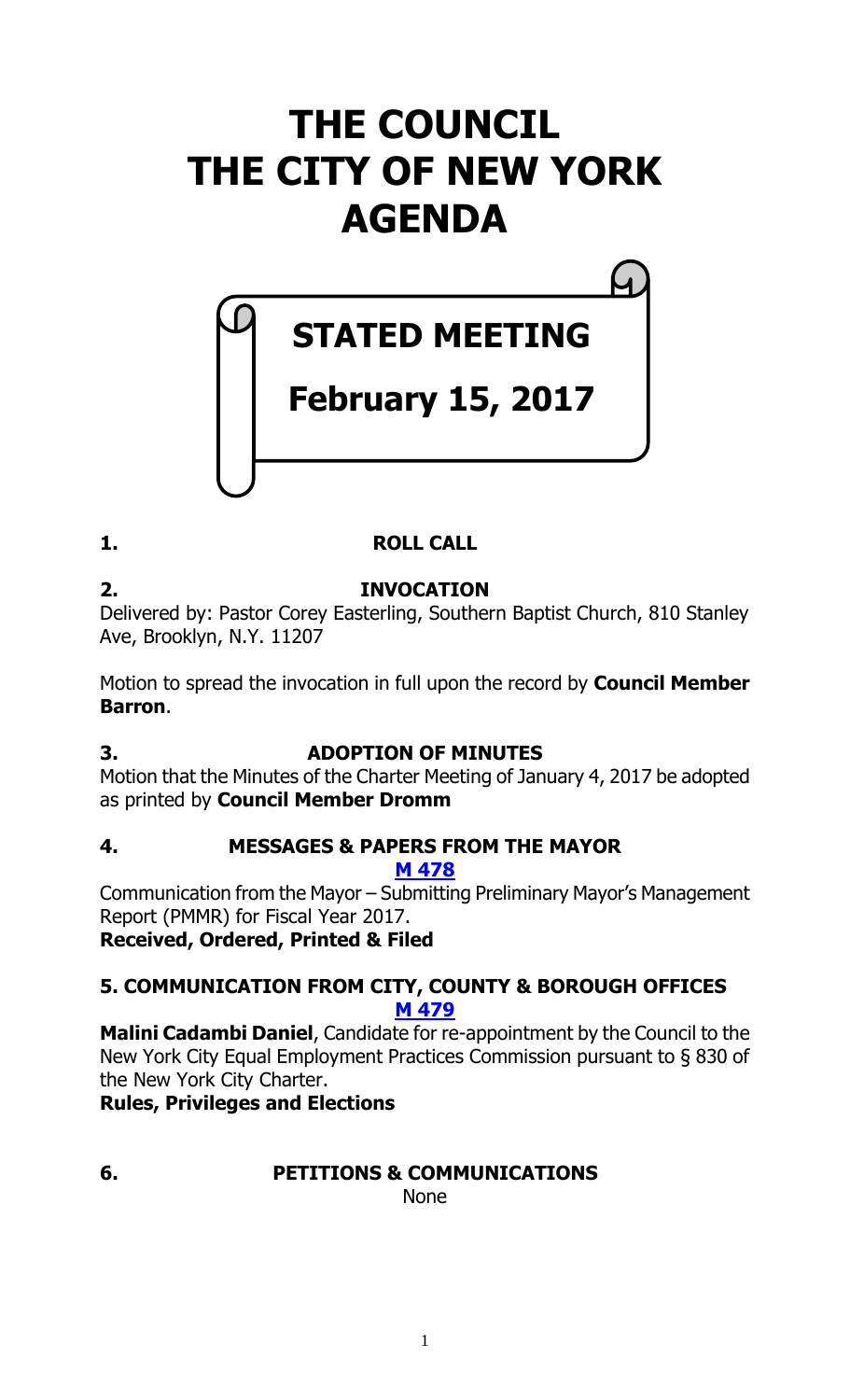# **7. LAND USE CALL-UPS**

#### **M [480](http://legistar.council.nyc.gov/LegislationDetail.aspx?ID=2961243&GUID=11CD8085-DC0F-45AA-8C2E-B8621A639D24&Options=ID|&Search=)**

By the Chair of the Land Use Committee Council Member Greenfield: Pursuant to Rule 11.20(c) of the Council Rules and Section 197-d(b)(3) of the New York City Charter, the Council hereby resolves that the action of the City Planning Commission on Uniform Land Use Review Procedure application no. **C 170098 PPK** shall be subject to Council review. This item is related to Application no. **C 170097 HAK** which is subject to Council review pursuant to Section 197-d(b)(1) of the New York City Charter.

# **Coupled on Call-Up Vote**

# **M [481](http://legistar.council.nyc.gov/LegislationDetail.aspx?ID=2961244&GUID=B7A04DF8-D6D6-4E18-836E-190F5BCCC256&Options=ID|&Search=)**

By the Chair of the Land Use Committee Council Member Greenfield: Pursuant to Rule 11.20(c) of the Council Rules and Section 197-d(b)(3) of the New York City Charter, the Council hereby resolves that the action of the City Planning Commission on Uniform Land Use Review Procedure application no**. C 170099 PQK** shall be subject to Council review. This item is related to Application no**. C 170097 HAK** which is subject to Council review pursuant to Section 197-d(b)(1) of the New York City Charter. **Coupled on Call-Up Vote**

# **M [482](http://legistar.council.nyc.gov/LegislationDetail.aspx?ID=2961245&GUID=E508ACEE-86A5-43BA-9EB2-C6346E43E899&Options=ID|&Search=)**

By Council Member Reynoso:

Pursuant to Rule 11.20(b) of the Council and §20-226 or §20-225 of the New York City Administrative Code, the Council resolves that the action of the Department of Consumer Affairs approving an unenclosed sidewalk café located at 321 Starr Street, Borough of Brooklyn, Community Board 4, Application No. **20175195 TCK** shall be subject to review by the Council. **Coupled on Call-Up Vote**

# **Roll Call**

- **8. COMMUNICATION FROM THE SPEAKER**
- **9. DISCUSSION OF GENERAL ORDERS**
- **10. REPORT OF SPECIAL COMMITTEES** None
- **11. REPORTS OF STANDING COMMITTEES Report of the Committee on Finance Preconsidered [L.U.](http://legistar.council.nyc.gov/LegislationDetail.aspx?ID=2955091&GUID=2197BDBC-6671-44E6-9B00-5777167ADBCA&Options=ID%7c&Search=) 567 & Res [1375](http://legistar.council.nyc.gov/LegislationDetail.aspx?ID=2961241&GUID=DDAA522A-B64F-4188-B3F1-28097F351105&Options=ID%7c&Search=)**

795 St. Nicholas Avenue, Block 2064, Lot 36; Manhattan, Community Board No. 9, Council District No. 9

# **Coupled on GO**

# **Preconsidered [L.U.](http://legistar.council.nyc.gov/LegislationDetail.aspx?ID=2955102&GUID=B94F43C7-9702-4E4A-8C36-DCECB7F6A866&Options=ID|&Search=) 568 & Res [1376](http://legistar.council.nyc.gov/LegislationDetail.aspx?ID=2961242&GUID=94CEC668-F7A2-4C32-92C6-45453A8B637E&Options=ID|&Search=)**

1240 Walton Avenue, Block 2465, Lot 25; Bronx, Community District No. 4, Council District No. 16

# **Coupled on GO**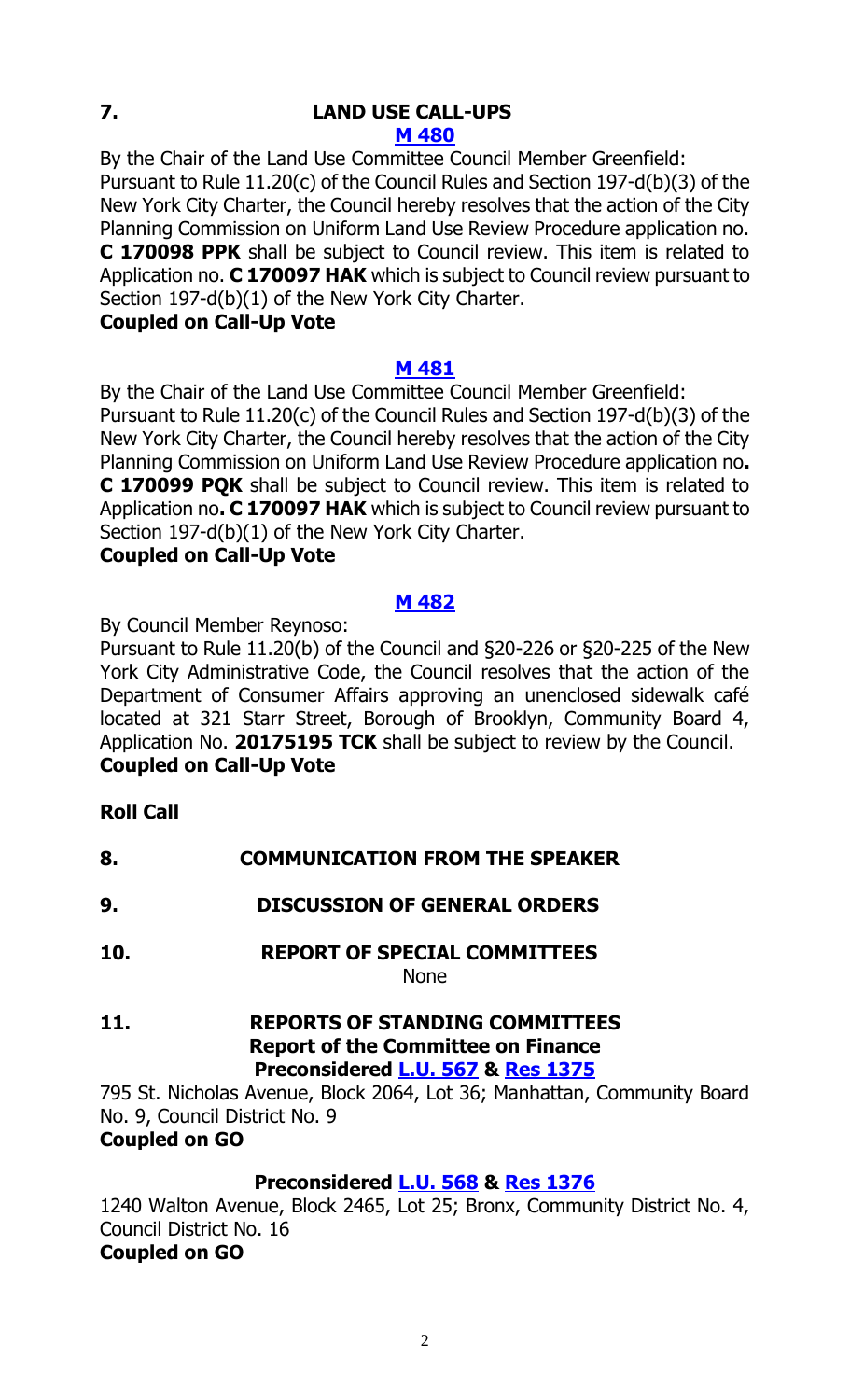# **Preconsidered [L.U.](http://legistar.council.nyc.gov/LegislationDetail.aspx?ID=2955434&GUID=28268425-9A17-4908-8759-9D8863111631&Options=ID|&Search=) 569 & Res [1377](http://legistar.council.nyc.gov/LegislationDetail.aspx?ID=2961248&GUID=683F867C-41B7-49C0-9433-5909E4428288&Options=ID|&Search=)**

288 East 168th Street, Block 2435, Lot 15; Bronx, Community Board No. 4, Council District No. 16

#### **Coupled on GO**

# **Preconsidered [L.U.](http://legistar.council.nyc.gov/LegislationDetail.aspx?ID=2955438&GUID=3CBB3ECE-F3DF-4FF9-BAD4-F41059A9B217&Options=ID|&Search=) 570 & Res [1378](http://legistar.council.nyc.gov/LegislationDetail.aspx?ID=2961249&GUID=D5272132-ACA2-4EA9-B6EB-40B057C324D9&Options=ID|&Search=)**

424 & 430 Grand Concourse, Block 2343, Lots 10 and 12; Bronx, Community Board No. 1, Council District No. 17

# **Coupled on GO**

# **Preconsidered [L.U.](http://legistar.council.nyc.gov/LegislationDetail.aspx?ID=2955450&GUID=6E78B4EC-815B-4AA7-B624-DA3FDAE07369&Options=ID|&Search=) 571 & Res [1379](http://legistar.council.nyc.gov/LegislationDetail.aspx?ID=2961256&GUID=CE28A508-A869-456E-8EFE-75C21BEDD4B3&Options=ID|&Search=)**

830-850 Stebbins Avenue, Block 2696, Lot 75; Bronx, Community District No. 2, Council District No. 17 **Coupled on GO**

#### **Preconsidered [L.U.](http://legistar.council.nyc.gov/LegislationDetail.aspx?ID=2955451&GUID=373417AF-AB2D-4086-9434-D1B679DF9404&Options=ID|&Search=) 572 & Res [1380](http://legistar.council.nyc.gov/LegislationDetail.aspx?ID=2961264&GUID=6CECD8BF-479C-48B4-9DB0-A9F004BB1DCE&Options=ID|&Search=)**

1130 Anderson Avenue, Block 2505, Lot 46; Bronx, Community District No. 4, Council District No. 16

# **Coupled on GO**

# **Report of the Committee on Governmental Operations [Int 1181-A](http://legistar.council.nyc.gov/LegislationDetail.aspx?ID=2735477&GUID=D0A0ECA1-4D71-47EB-B44D-5919777ED818&Options=Advanced&Search=)**

An Amended Local Law to amend the New York city charter and the administrative code of the city of New York, in relation to improving access to city services for limited English proficiency individuals.

# **Amended and Coupled on GO**

# **Report of the Committee on Housing and Buildings [Int 179-A](http://legistar.council.nyc.gov/LegislationDetail.aspx?ID=1681121&GUID=1F039AC9-4CB9-490D-9FF7-37BBCA4CC654&Options=Advanced&Search=)**

An Amended Local Law to amend the administrative code of the city of New York, in relation to display of street numbers.

# **Amended and Coupled on GO**

# **[Int 289-A](http://legistar.council.nyc.gov/LegislationDetail.aspx?ID=1739347&GUID=226CEBB6-88B7-4CF2-B330-D4CCA568D73C&Options=Advanced&Search=)**

An Amended Local Law to amend the administrative code of the city of New York, in relation to the provision of housing applications in multiple languages by the department of housing preservation and development.

# **Amended and Coupled on GO**

# **Report of the Committee on Land Use [L.U. 559](http://legistar.council.nyc.gov/LegislationDetail.aspx?ID=2949882&GUID=E3AEC267-C6EE-4711-99AF-F1BAE03FD001&Options=Advanced&Search=) & Res [1381](http://legistar.council.nyc.gov/LegislationDetail.aspx?ID=2960645&GUID=476C217B-5B4D-456B-8B98-2C12E44DA9A9&Options=ID|&Search=)**

Application No. **C 170048 HAM** submitted by the New York City Department of Housing Preservation and Development pursuant to Article 16 of the General Municipal Law, Article XI of the Private Housing Finance Law, and Section 197-c of the New York City Charter, for an urban development action area designation and project approval, disposition of city-owned property, and real property tax exemption, for property located at 225 West 140th Street (Block 2026, Lot 15), Borough of Manhattan, Community Board 10, Council District 9.

# **Coupled on GO**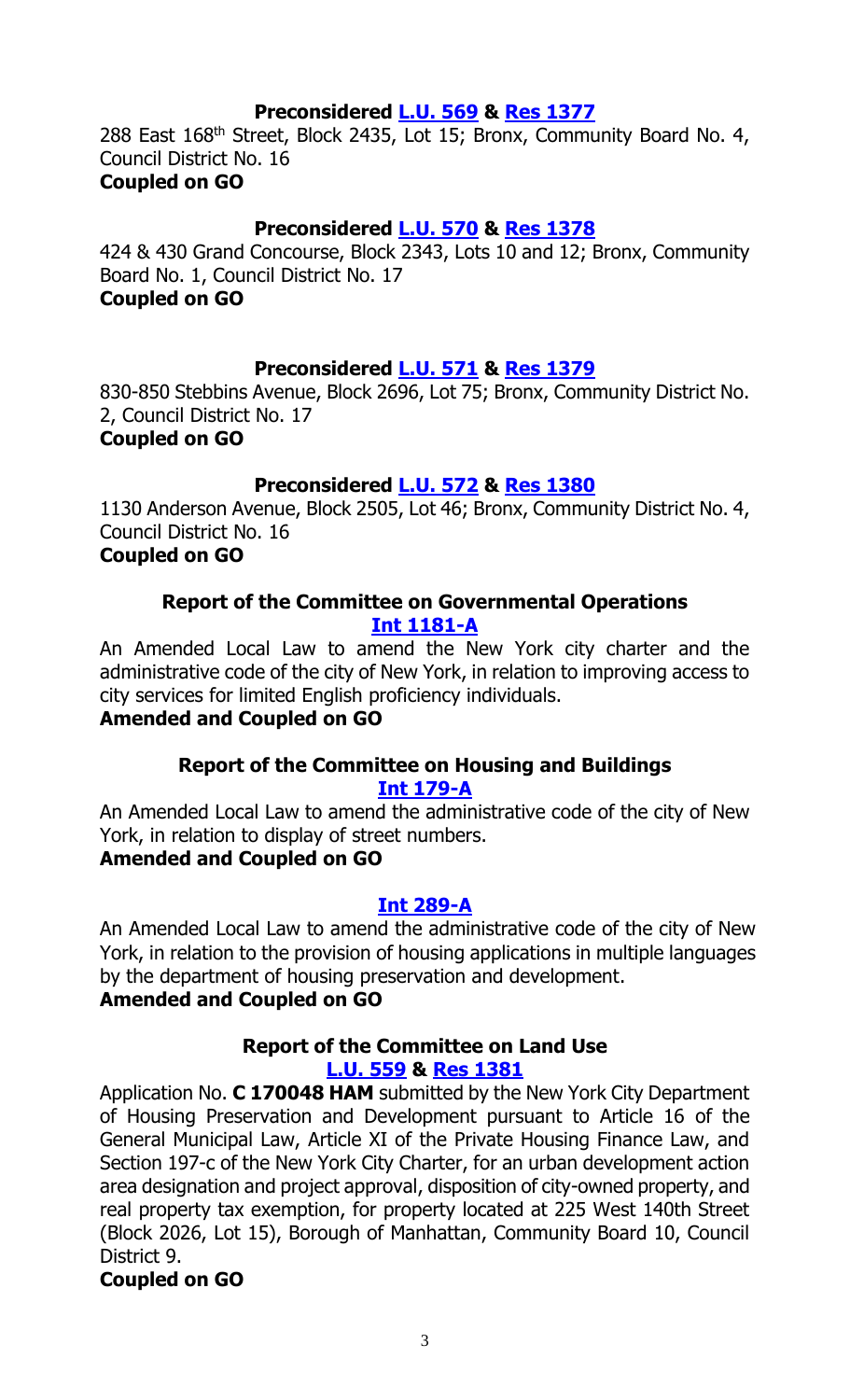#### **[L.U. 560](http://legistar.council.nyc.gov/LegislationDetail.aspx?ID=2949883&GUID=94CA2047-6BC5-4E2C-9821-52CB962B4C50&Options=Advanced&Search=) & Res [1382](http://legistar.council.nyc.gov/LegislationDetail.aspx?ID=2960646&GUID=3F7E067B-2F3A-45A0-95A7-21F6D3DBD54F&Options=ID|&Search=)**

Application No**. C 170049 PQM** submitted by the New York City Department of Housing Preservation and Development, pursuant to Section 197-c of the New York City Charter, for the acquisition of property located at 225 West 140th Street (Block 2026, Lot 15), Borough of Manhattan, Community Board 10, Council District 9. This application is subject to review and action by the Land Use Committee only if appealed to the Council pursuant to Charter Section 197-d(b)(2) or called up by vote of the Council pursuant to Charter Section 197-d(b)(3).

#### **Coupled on GO**

# **[L.U. 561](http://legistar.council.nyc.gov/LegislationDetail.aspx?ID=2949885&GUID=BCED72FE-1D85-47BE-A4A5-9E399F13AA5B&Options=Advanced&Search=) & Res [1383](http://legistar.council.nyc.gov/LegislationDetail.aspx?ID=2960647&GUID=8852EDE5-7B24-404B-9974-83E249121059&Options=ID|&Search=)**

Application No. **C 170050 ZMM** submitted by the NYC Department of Housing Preservation and Development pursuant to Sections 197-c and 201 of the New York City Charter for an amendment of the Zoning Map, Section No. 6a; changing an existing R7-2/C2-4 district to an R8A/C2-4 district on property located West of Lenox Avenue between West 130th Street and West 131st Street, Borough of Manhattan, Community Board 10, Council District 9. **Coupled on GO**

#### **[L.U. 562](http://legistar.council.nyc.gov/LegislationDetail.aspx?ID=2949884&GUID=01241922-5FB9-4C4E-B422-258AB359F58E&Options=Advanced&Search=) & Res [1384](http://legistar.council.nyc.gov/LegislationDetail.aspx?ID=2960648&GUID=A1DF2997-FF06-44A1-AD22-F91A1D6142D3&Options=ID|&Search=)**

Application No. **C 170051 HAM** submitted by the New York City Department of Housing Preservation and Development pursuant to Article 16 of the General Municipal Law, Article XI of the Private Housing Finance Law, and Section 197-c of the New York City Charter, for an urban development action area designation and project approval, disposition of city-owned property, and real property tax exemption, for property located at 407-415 Lenox Avenue (Block 1915, Lots 32, 33, 34, 35 and 36), Borough of Manhattan, Community Board 10, Council District 9.

# **Coupled on GO**

# **[L.U. 563](http://legistar.council.nyc.gov/LegislationDetail.aspx?ID=2949886&GUID=D6449588-9944-47A8-A6A0-4C638818B6E5&Options=Advanced&Search=) & Res [1385](http://legistar.council.nyc.gov/LegislationDetail.aspx?ID=2960649&GUID=82080EA3-4B36-498A-B6C4-4DECAB0B2C7E&Options=ID|&Search=)**

Application No. **N 170052 ZRM** submitted by New York City Department of Housing Preservation and Development and Lemor Realty, LLC, pursuant to Section 201 of the New York City Charter, for an amendment of the Zoning Resolution of the City of New York, modifying Appendix F for the purpose of establishing a Mandatory Inclusionary Housing area, Borough of Manhattan, Community Board 10, Council District 9.

#### **Coupled on GO**

# **[L.U. 564](http://legistar.council.nyc.gov/LegislationDetail.aspx?ID=2949887&GUID=8A56A1D3-93E2-4F31-8615-6E9F61D0BDB5&Options=Advanced&Search=) & Res [1386](http://legistar.council.nyc.gov/LegislationDetail.aspx?ID=2960650&GUID=AF01D9C3-4C91-47EB-BA81-0AF6059BE3F1&Options=ID|&Search=)**

Application No**. C 170081 ZMM** submitted by the NYC Housing Preservation & Development pursuant to Sections 197-c and 201 of the New York City Charter for an amendment of the Zoning Map, Section 6a; changing an existing R7-2/C1-4 district into an R8A/C2-4 district on property located to the West of Frederick Douglas Boulevard between West 129th Street and West 128th Street, Borough of Manhattan, Community Board 10, Council District 9. **Coupled on GO**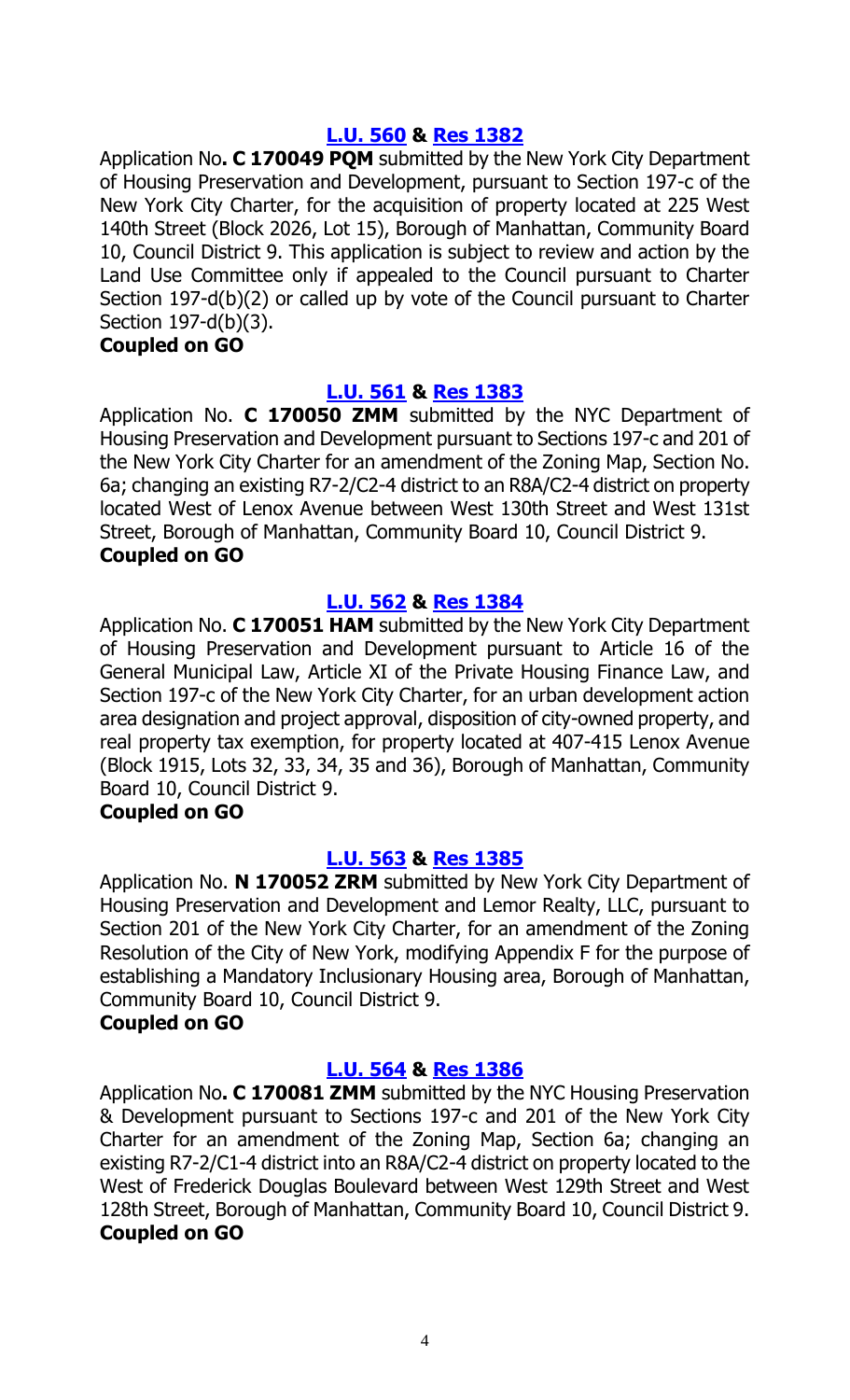# **[L.U. 565](http://legistar.council.nyc.gov/LegislationDetail.aspx?ID=2949888&GUID=59EB2374-388A-4099-B3FF-2935870C0169&Options=Advanced&Search=) & Res [1387](http://legistar.council.nyc.gov/LegislationDetail.aspx?ID=2960651&GUID=3140F669-7265-4AEC-A067-CF170CBD589F&Options=ID|&Search=)**

Application No. **N 170082 ZRM** submitted by the NYC Department of Housing Preservation and Development and 2395 FDB JV, LLC, pursuant to Section 201 of the New York City Charter, for an amendment of the Zoning Resolution of the City of New York, modifying Appendix F for the purpose of establishing a Mandatory Inclusionary Housing area, Borough of Manhattan, Community Board 10, Council District 9.

#### **Coupled on GO**

# **[L.U. 566](http://legistar.council.nyc.gov/LegislationDetail.aspx?ID=2949889&GUID=D42CDFBC-BC0A-4574-BCA4-2932F271114E&Options=Advanced&Search=) & Res [1388](http://legistar.council.nyc.gov/LegislationDetail.aspx?ID=2960652&GUID=2DF82FBF-77EB-4588-BC4F-1EF0B94AE69F&Options=ID|&Search=)**

Application No. **C 170085 HAM** submitted by the New York City Department of Housing Preservation and Development pursuant to Article 16 of the General Municipal Law and Section 197-c of the New York City Charter, for an urban development action area designation and project approval, and disposition of city-owned property, for property located at 2405 Frederick Douglass Boulevard (Block 1955, Lot 16), Borough of Manhattan, Community Board 10, Council District 9.

#### **Coupled on GO**

# **Preconsidered [L.U. 573](http://legistar.council.nyc.gov/LegislationDetail.aspx?ID=2951191&GUID=D69231A9-FE01-4FF8-B307-E25D1F94206B&Options=ID|&Search=) & Res [1389](http://legistar.council.nyc.gov/LegislationDetail.aspx?ID=2960644&GUID=22A49463-B898-468F-9BFE-DDECFB500739&Options=ID|&Search=)**

Application No. **20175206 HKM (N 170201 HKM)** for the designation by the Landmarks Preservation Commission pursuant to Section 3020 of the New York City Charter of the Sullivan-Thompson Historic District, Borough of Manhattan, Community Board 2, Council Districts 1 and 3. **Coupled on GO**

# **Report of the Committee on Parks and Recreation [Int 1449-A](http://legistar.council.nyc.gov/LegislationDetail.aspx?ID=2949755&GUID=D3F1EE14-DDAF-4C13-AB97-8C58BFFCA43C&Options=Advanced&Search=)**

An Amended Local Law in relation to the naming of 40 thoroughfares and public places, William "Pop" Marsh Avenue, Borough of Staten Island, Maxwell "Max the Sax" Lucas Way, Borough of the Bronx, Dr. Roscoe C. Brown, Jr. Way, Borough of the Bronx, Michael Fahy Way, Borough of the Bronx, Burton Schoenbach Way, Borough of the Bronx, Marine Corporal Ramona M. Valdez Way, Borough of the Bronx, Cinco de Mayo Way, Borough of the Bronx, Antonia Vasquez Way, Borough of the Bronx, Betty Jean DiBiaso Way, Borough of Queens, Jacqueline Berrien Way, Borough of Brooklyn, Easter Rising Way, Borough of Queens, Forest Park Memorial Drive, Borough of Queens, Reverend John Pratt Way, Borough of Brooklyn, Donald Byrd Way - Jazz Great, Borough of the Bronx, Ms. Aida Perez-Loiza Aldea Lane, Borough of Manhattan, The Honorable Frank V. Fossella Way, Borough of Staten Island, Ben Marino Way, Borough of Staten Island, John Lewis Steptoe Place, Borough of Brooklyn, Charles A. Sferrazza Way, Borough of Brooklyn, Cinco de Mayo Way, Borough of Brooklyn, Children's Court, Borough of Manhattan, Ms. Magazine Way, Borough of Manhattan, Coach Chuck Granby Way, Borough of Queens, Cardinal S. Sandiford Way, Borough of Queens, Rev. Dr. Luis Felipe Serrano's Way, Borough of the Bronx, Sgt. Paul J. Tuozzolo Way, Borough of the Bronx, Flight 587 Way, Borough of Manhattan, Saint Elizabeth Way, Borough of Manhattan, Maria Valentin Way, Borough of Manhattan, Principal Rhonda Whitfield Way, Borough of Staten Island, Architect Allen B. Terjesen Way, Borough of Staten Island, Elie Wiesel Way, Borough of Manhattan, Mario Borgatti Way, Borough of the Bronx, Kalief Browder Way, Borough of the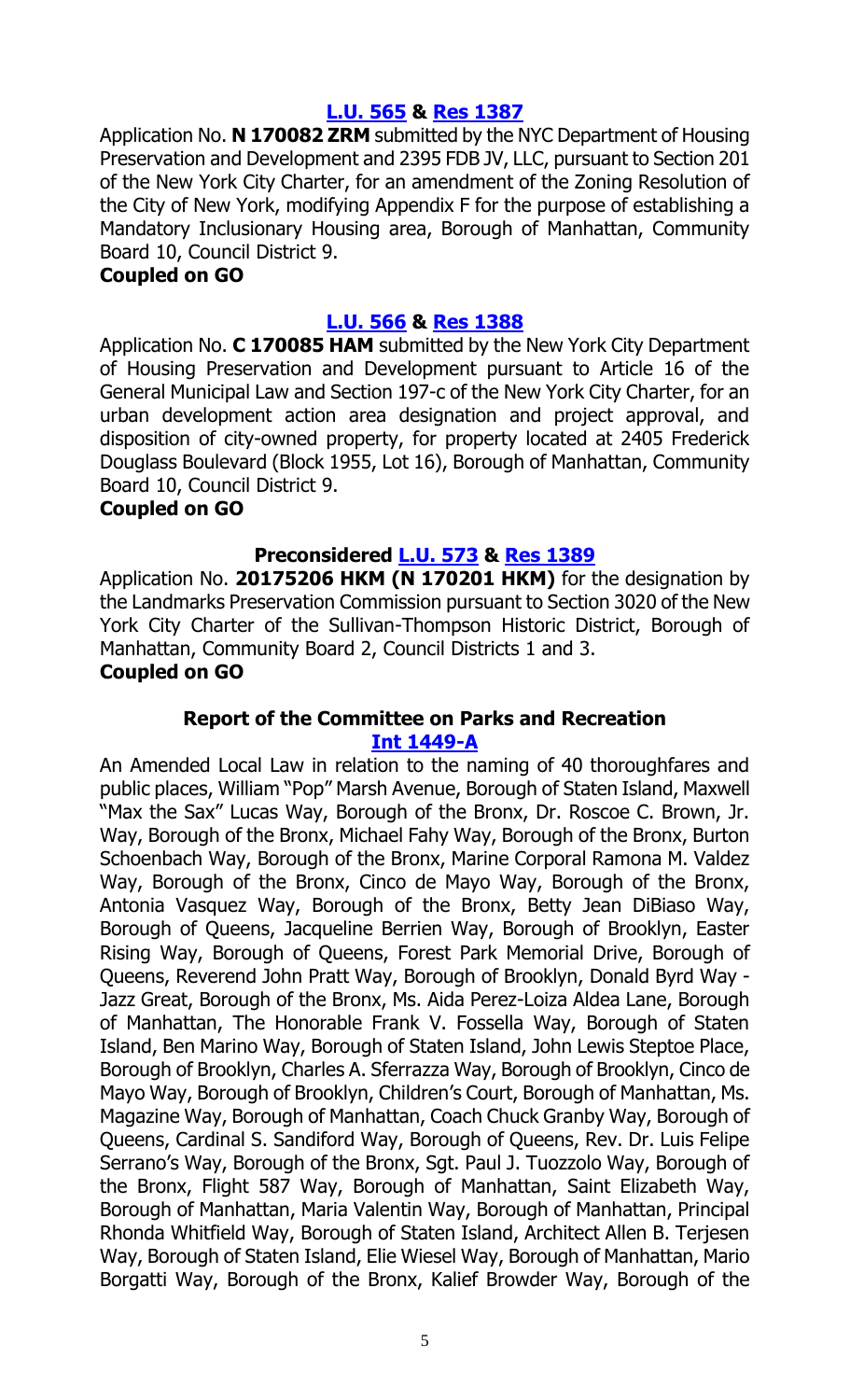Bronx, Lily Gavin Way, Borough of Queens, Nina Adams Way, Borough of Queens, Tony Mazzarella Way, Borough of Queens, Dolores Rizzotto Way, Borough of Queens, FF Michael Brennan Way, Borough of Queens, Robert "Pudgie" Walsh Way, Borough of Brooklyn and the repeal of sections 2, 9, 36, 38 and 54 of local law number 92 for the year 2016, the repeal of section 18 of local law number 23 for the year 2016 and the repeal of section 6 of local law number 81 for the year 2001.

#### **Amended and Coupled on GO**

# **Report of the Committee on Public Safety**

# **[Int 834-B](http://legistar.council.nyc.gov/LegislationDetail.aspx?ID=2364099&GUID=9334AA95-FA03-45A0-9814-2655801F4626&Options=Advanced&Search=)**

An Amended Local Law to amend the administrative code of the city of New York, in relation to the use of all-terrain vehicles, including dirt bikes. **Amended and Coupled on GO**

#### **[Int 1308-A](http://legistar.council.nyc.gov/LegislationDetail.aspx?ID=2862674&GUID=6DE83438-F8AC-4D23-B5A7-7F9CBD449924&Options=Advanced&Search=)**

An Amended Local Law to amend the administrative code of the city of New York, in relation to limiting the application of temporary orders obtained pursuant to the nuisance abatement law.

#### **Amended and Coupled on GO**

#### **[Int 1315-A](http://legistar.council.nyc.gov/LegislationDetail.aspx?ID=2862671&GUID=908D71B6-32DE-40C4-ACFB-AC8CD6E03FCC&Options=Advanced&Search=)**

An Amended Local Law to amend the administrative code of the city of New York, in relation to resolving conflicts between the nuisance abatement law and related proceedings and fines for public nuisances involving alcohol. **Amended and Coupled on GO**

#### **[Int 1317-A](http://legistar.council.nyc.gov/LegislationDetail.aspx?ID=2862673&GUID=2A04DCED-D129-4D86-B1C1-8AF19A92141F&Options=Advanced&Search=)**

An Amended Local Law to amend the administrative code of the city of New York, in relation to excluding certain violations involving possession of a controlled substance or marihuana from the nuisance abatement law. **Amended and Coupled on GO**

#### **Int [1318-A](http://legistar.council.nyc.gov/LegislationDetail.aspx?ID=2862685&GUID=8C3945F4-7C06-484B-83AA-ED6F78ED006B&Options=Advanced&Search=)**

An Amended Local Law to amend the administrative code of the city of New York, in relation to requiring verification of occupancy prior to enforcing injunctive relief pursuant to the nuisance abatement law.

# **Amended and Coupled on GO**

#### **[Int 1320-A](http://legistar.council.nyc.gov/LegislationDetail.aspx?ID=2862672&GUID=633912C4-A45B-4C60-9EEB-5CF8D8214D6A&Options=Advanced&Search=)**

An Amended Local Law to amend the administrative code of the city of New York, in relation to requiring laboratory reports in drug-related nuisance abatement cases.

#### **Amended and Coupled on GO**

#### **[Int 1321-A](http://legistar.council.nyc.gov/LegislationDetail.aspx?ID=2862678&GUID=B45A821B-E369-4C4D-88F9-29929AFAB095&Options=Advanced&Search=)**

An Amended Local Law to amend the administrative code of the city of New York, in relation to requiring a police or peace officer to personally witness a drug violation to file an action under the nuisance abatement law.

# **Amended and Coupled on GO**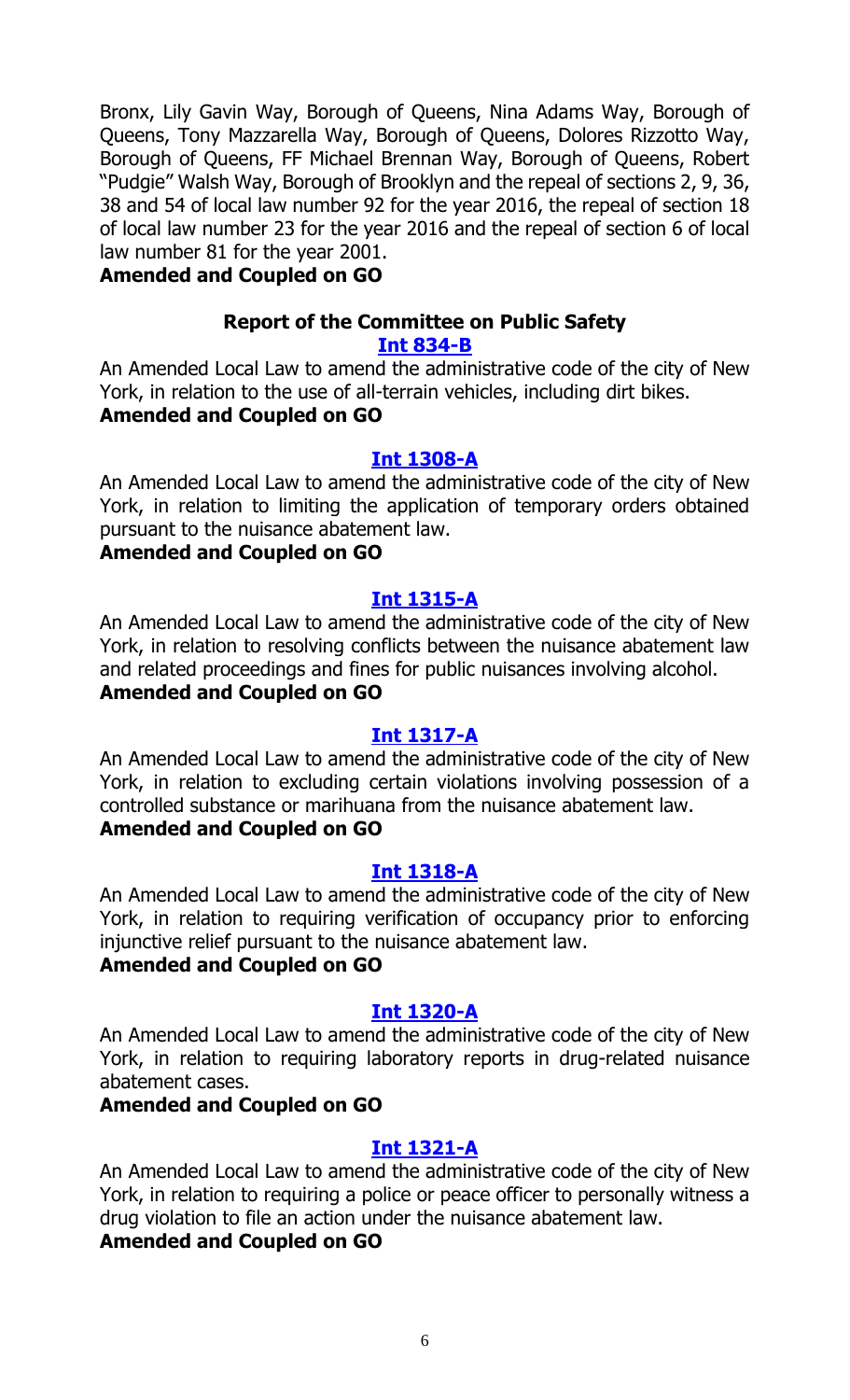#### **[Int 1323-A](http://legistar.council.nyc.gov/LegislationDetail.aspx?ID=2862675&GUID=C9CDD7D5-EF66-4C4B-9126-B6BD9A6B2C6B&Options=Advanced&Search=)**

An Amended Local Law to amend the administrative code of the city of New York, in relation to limiting exclusions of natural persons pursuant to the nuisance abatement law.

#### **Amended and Coupled on GO**

#### **[Int 1326](http://legistar.council.nyc.gov/LegislationDetail.aspx?ID=2862676&GUID=01C4299A-831E-4AC5-8BA2-78CFF891D3A5&Options=Advanced&Search=)**

A Local Law to amend the administrative code of the city of New York, in relation to repealing the padlock law.

# **Coupled on GO**

# **[Int 1327-A](http://legistar.council.nyc.gov/LegislationDetail.aspx?ID=2862679&GUID=E5D8619D-590C-4817-A750-69E621117649&Options=Advanced&Search=)**

An Amended Local Law to amend the administrative code of the city of New York, in relation to requiring reporting on nuisance abatement actions. **Amended and Coupled on GO**

#### **[Int 1333-B](http://legistar.council.nyc.gov/LegislationDetail.aspx?ID=2862684&GUID=794FA984-D7AA-40DC-A3B1-3A9E6CEA4696&Options=Advanced&Search=)**

An Amended Local Law to amend the administrative code of the city of New York, in relation to amending the definition of public nuisances and establishing timeliness requirements under the nuisance abatement law, and to repeal certain provisions of the nuisance abatement law defining public nuisances and provisions relating thereto.

# **Amended and Coupled on GO**

# **[Int 1338-A](http://legistar.council.nyc.gov/LegislationDetail.aspx?ID=2862677&GUID=D6F35244-5569-4737-A215-B67872C3ECB6&Options=Advanced&Search=)**

An Amended Local Law to amend the administrative code of the city of New York, in relation to requiring procedures for the corporation counsel when filing actions under the nuisance abatement law

# **Amended and Coupled on GO**

#### **[Int 1339-A](http://legistar.council.nyc.gov/LegislationDetail.aspx?ID=2862680&GUID=9B98BB91-81A2-4951-AC81-8863F4B47800&Options=Advanced&Search=)**

An Amended Local Law to amend the administrative code of the city of New York, in relation to restricting certain orders and dispositions pursuant to the nuisance abatement law.

# **Amended and Coupled on GO**

#### **[Int 1344-A](http://legistar.council.nyc.gov/LegislationDetail.aspx?ID=2862670&GUID=28DF5FE7-A977-4652-A193-0055EC9322E5&Options=Advanced&Search=)**

An Amended Local Law to amend the administrative code of the city of New York, in relation to amending the nuisance abatement law regarding alcoholic beverages.

# **Amended and Coupled on GO**

#### **Report of the Committee on Technology [Int 1240-A](http://legistar.council.nyc.gov/LegislationDetail.aspx?ID=2813491&GUID=6CE421E4-2172-4096-8A7F-24B358104731&Options=Advanced&Search=)**

An Amended Local Law to amend the administrative code of the city of New York, in relation to the dissemination of electronic emergency notifications. **Amended and Coupled on GO**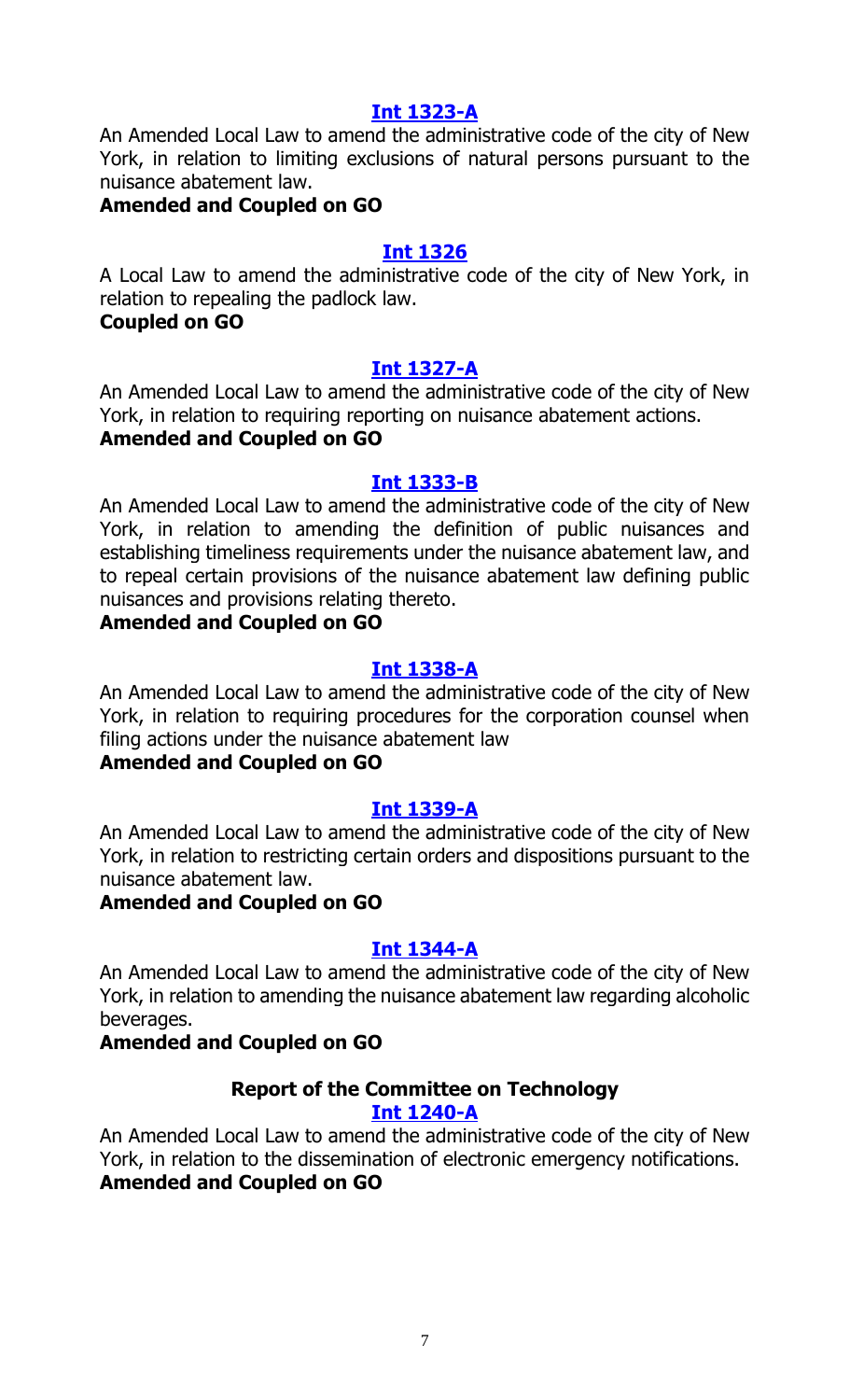#### **Report of the Committee on Transportation [Int 975-A](http://legistar.council.nyc.gov/LegislationDetail.aspx?ID=2505961&GUID=3681BF40-CEBC-45B2-84DD-BF8D2D612D42&Options=Advanced&Search=)**

An Amended Local Law to amend the administrative code of the city of New York, in relation to fines and civil penalties for failure to remove abandoned poles.

# **Amended and Coupled on GO**

# **12. GENERAL ORDER CALENDAR**

Commissioner of Deeds **Coupled on GO**

# **COUPLED ON GENERAL ORDER CALENDAR**

**Finance**

**Preconsidered [L.U.](http://legistar.council.nyc.gov/LegislationDetail.aspx?ID=2955091&GUID=2197BDBC-6671-44E6-9B00-5777167ADBCA&Options=ID%7c&Search=) 567 & Res [1375](http://legistar.council.nyc.gov/LegislationDetail.aspx?ID=2961241&GUID=DDAA522A-B64F-4188-B3F1-28097F351105&Options=ID%7c&Search=) -** 795 St. Nicholas Avenue **GO Preconsidered [L.U.](http://legistar.council.nyc.gov/LegislationDetail.aspx?ID=2955102&GUID=B94F43C7-9702-4E4A-8C36-DCECB7F6A866&Options=ID|&Search=) 568 & [Res 1376](http://legistar.council.nyc.gov/LegislationDetail.aspx?ID=2961242&GUID=94CEC668-F7A2-4C32-92C6-45453A8B637E&Options=ID|&Search=) -** 1240 Walton Avenue **GO Preconsidered [L.U.](http://legistar.council.nyc.gov/LegislationDetail.aspx?ID=2955434&GUID=28268425-9A17-4908-8759-9D8863111631&Options=ID|&Search=) 569 & [Res 1377](http://legistar.council.nyc.gov/LegislationDetail.aspx?ID=2961248&GUID=683F867C-41B7-49C0-9433-5909E4428288&Options=ID|&Search=) -** 288 East 168th Street **GO Preconsidered [L.U.](http://legistar.council.nyc.gov/LegislationDetail.aspx?ID=2955438&GUID=3CBB3ECE-F3DF-4FF9-BAD4-F41059A9B217&Options=ID|&Search=) 570 & [Res 1378](http://legistar.council.nyc.gov/LegislationDetail.aspx?ID=2961249&GUID=D5272132-ACA2-4EA9-B6EB-40B057C324D9&Options=ID|&Search=) -** 424 & 430 Grand Concourse **GO Preconsidered [L.U.](http://legistar.council.nyc.gov/LegislationDetail.aspx?ID=2955450&GUID=6E78B4EC-815B-4AA7-B624-DA3FDAE07369&Options=ID|&Search=) 571 & [Res 1379](http://legistar.council.nyc.gov/LegislationDetail.aspx?ID=2961256&GUID=CE28A508-A869-456E-8EFE-75C21BEDD4B3&Options=ID|&Search=) -** 830-850 Stebbins Avenue **GO Preconsidered [L.U.](http://legistar.council.nyc.gov/LegislationDetail.aspx?ID=2955451&GUID=373417AF-AB2D-4086-9434-D1B679DF9404&Options=ID|&Search=) 572 & [Res 1380](http://legistar.council.nyc.gov/LegislationDetail.aspx?ID=2961264&GUID=6CECD8BF-479C-48B4-9DB0-A9F004BB1DCE&Options=ID|&Search=) -** 1130 Anderson Avenue **GO**

# **Governmental Operations**

**[Int 1181-A](http://legistar.council.nyc.gov/LegislationDetail.aspx?ID=2735477&GUID=D0A0ECA1-4D71-47EB-B44D-5919777ED818&Options=Advanced&Search=)** - Improving access to city services for limited English proficiency individuals. **A and GO**

# **Housing and Buildings**

**[Int 179-A](http://legistar.council.nyc.gov/LegislationDetail.aspx?ID=1681121&GUID=1F039AC9-4CB9-490D-9FF7-37BBCA4CC654&Options=Advanced&Search=)** - Display of street numbers. **A and GO [Int 289-A](http://legistar.council.nyc.gov/LegislationDetail.aspx?ID=1739347&GUID=226CEBB6-88B7-4CF2-B330-D4CCA568D73C&Options=Advanced&Search=)** - Provision of housing applications in multiple languages. **A and GO**

# **Land Use**

**[L.U. 559](http://legistar.council.nyc.gov/LegislationDetail.aspx?ID=2949882&GUID=E3AEC267-C6EE-4711-99AF-F1BAE03FD001&Options=Advanced&Search=) & Res [1381](http://legistar.council.nyc.gov/LegislationDetail.aspx?ID=2960645&GUID=476C217B-5B4D-456B-8B98-2C12E44DA9A9&Options=ID|&Search=)** - App. **C 170048 HAM** Manhattan, Community Board 10, Council District 9. **GO**

**[L.U. 560](http://legistar.council.nyc.gov/LegislationDetail.aspx?ID=2949883&GUID=94CA2047-6BC5-4E2C-9821-52CB962B4C50&Options=Advanced&Search=) & Res [1382](http://legistar.council.nyc.gov/LegislationDetail.aspx?ID=2960646&GUID=3F7E067B-2F3A-45A0-95A7-21F6D3DBD54F&Options=ID|&Search=)** - App. **C 170049 PQM** Manhattan, Community Board 10, Council District 9. **GO**

**[L.U. 561](http://legistar.council.nyc.gov/LegislationDetail.aspx?ID=2949885&GUID=BCED72FE-1D85-47BE-A4A5-9E399F13AA5B&Options=Advanced&Search=) & Res [1383](http://legistar.council.nyc.gov/LegislationDetail.aspx?ID=2960647&GUID=8852EDE5-7B24-404B-9974-83E249121059&Options=ID|&Search=)** - App. **C 170050 ZMM** Manhattan, Community Board 10, Council District 9.

**GO**

**[L.U. 562](http://legistar.council.nyc.gov/LegislationDetail.aspx?ID=2949884&GUID=01241922-5FB9-4C4E-B422-258AB359F58E&Options=Advanced&Search=) & Res [1384](http://legistar.council.nyc.gov/LegislationDetail.aspx?ID=2960648&GUID=A1DF2997-FF06-44A1-AD22-F91A1D6142D3&Options=ID|&Search=)** - App. **C 170051 HAM** Manhattan, Community Board 10, Council District 9.

**GO**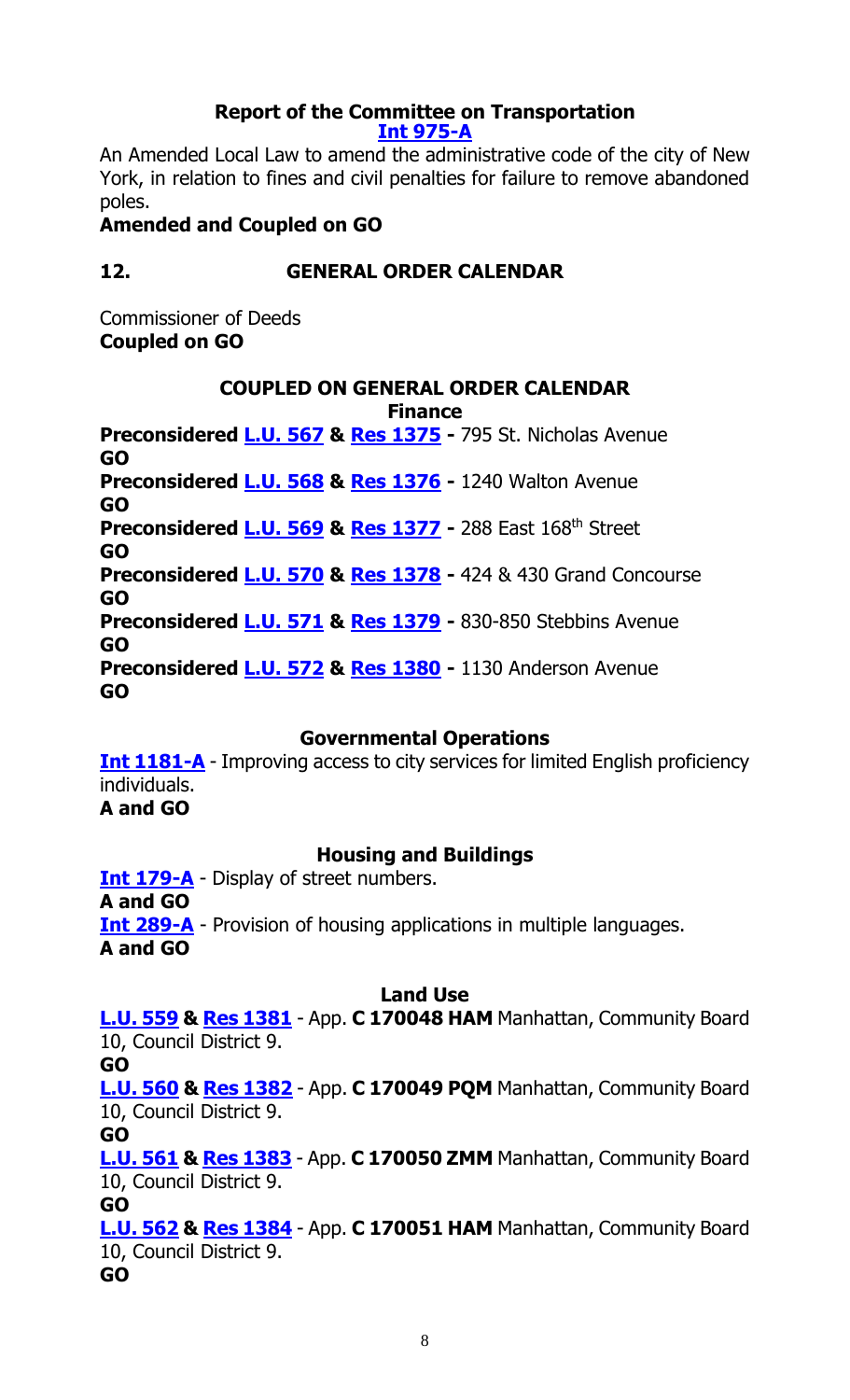**[L.U. 563](http://legistar.council.nyc.gov/LegislationDetail.aspx?ID=2949886&GUID=D6449588-9944-47A8-A6A0-4C638818B6E5&Options=Advanced&Search=) & Res [1385](http://legistar.council.nyc.gov/LegislationDetail.aspx?ID=2960649&GUID=82080EA3-4B36-498A-B6C4-4DECAB0B2C7E&Options=ID|&Search=)** - App. **N 170052 ZRM** Manhattan, Community Board 10, Council District 9.

# **GO**

**[L.U. 564](http://legistar.council.nyc.gov/LegislationDetail.aspx?ID=2949887&GUID=8A56A1D3-93E2-4F31-8615-6E9F61D0BDB5&Options=Advanced&Search=) & Res [1386](http://legistar.council.nyc.gov/LegislationDetail.aspx?ID=2960650&GUID=AF01D9C3-4C91-47EB-BA81-0AF6059BE3F1&Options=ID|&Search=)** - App. **C 170081 ZMM** Manhattan, Community Board 10, Council District 9.

# **GO**

**[L.U. 565](http://legistar.council.nyc.gov/LegislationDetail.aspx?ID=2949888&GUID=59EB2374-388A-4099-B3FF-2935870C0169&Options=Advanced&Search=) & Res [1387](http://legistar.council.nyc.gov/LegislationDetail.aspx?ID=2960651&GUID=3140F669-7265-4AEC-A067-CF170CBD589F&Options=ID|&Search=)** - App. **N 170082 ZRM** Manhattan, Community Board 10, Council District 9.

**GO**

**[L.U. 566](http://legistar.council.nyc.gov/LegislationDetail.aspx?ID=2949889&GUID=D42CDFBC-BC0A-4574-BCA4-2932F271114E&Options=Advanced&Search=) & Res [1388](http://legistar.council.nyc.gov/LegislationDetail.aspx?ID=2960652&GUID=2DF82FBF-77EB-4588-BC4F-1EF0B94AE69F&Options=ID|&Search=)** - App. **C 170085 HAM** Manhattan, Community Board 10, Council District 9.

**GO**

**Preconsidered [L.U. 573](http://legistar.council.nyc.gov/LegislationDetail.aspx?ID=2951191&GUID=D69231A9-FE01-4FF8-B307-E25D1F94206B&Options=ID|&Search=) & [Res 1389](http://legistar.council.nyc.gov/LegislationDetail.aspx?ID=2960644&GUID=22A49463-B898-468F-9BFE-DDECFB500739&Options=ID|&Search=)** - App. **20175206 HKM (N 170201 HKM)** Manhattan, Community Board 2, Council Districts 1 and 3. **GO**

# **Parks and Recreation**

**[Int 1449-A](http://legistar.council.nyc.gov/LegislationDetail.aspx?ID=2949755&GUID=D3F1EE14-DDAF-4C13-AB97-8C58BFFCA43C&Options=Advanced&Search=)** - Naming of 40 thoroughfares and public places. **A and GO**

# **Public Safety**

**[Int 834-B](http://legistar.council.nyc.gov/LegislationDetail.aspx?ID=2364099&GUID=9334AA95-FA03-45A0-9814-2655801F4626&Options=Advanced&Search=)** - Use of all-terrain vehicles, including dirt bikes.

# **A and GO**

**[Int 1308-A](http://legistar.council.nyc.gov/LegislationDetail.aspx?ID=2862674&GUID=6DE83438-F8AC-4D23-B5A7-7F9CBD449924&Options=Advanced&Search=)** - Limiting the application of temporary orders obtained pursuant to the nuisance abatement law.

# **A and GO**

**[Int 1315-A](http://legistar.council.nyc.gov/LegislationDetail.aspx?ID=2862671&GUID=908D71B6-32DE-40C4-ACFB-AC8CD6E03FCC&Options=Advanced&Search=)** - Resolving conflicts between the nuisance abatement law and related proceedings and fines for public nuisances involving alcohol.

# **A and GO**

**[Int 1317-A](http://legistar.council.nyc.gov/LegislationDetail.aspx?ID=2862673&GUID=2A04DCED-D129-4D86-B1C1-8AF19A92141F&Options=Advanced&Search=)** - Excluding certain violations involving possession of a controlled substance.

**A and GO**

**[Int 1318-A](http://legistar.council.nyc.gov/LegislationDetail.aspx?ID=2862685&GUID=8C3945F4-7C06-484B-83AA-ED6F78ED006B&Options=Advanced&Search=)** - Requiring verification of occupancy prior to enforcing injunctive relief.

# **A and GO**

**[Int 1320-A](http://legistar.council.nyc.gov/LegislationDetail.aspx?ID=2862672&GUID=633912C4-A45B-4C60-9EEB-5CF8D8214D6A&Options=Advanced&Search=)** - Requiring laboratory reports in drug-related nuisance abatement cases.

# **A and GO**

**[Int 1321-A](http://legistar.council.nyc.gov/LegislationDetail.aspx?ID=2862678&GUID=B45A821B-E369-4C4D-88F9-29929AFAB095&Options=Advanced&Search=)** - Requiring a police or peace officer to personally witness a drug violation to file an action.

# **A and GO**

**[Int 1323-A](http://legistar.council.nyc.gov/LegislationDetail.aspx?ID=2862675&GUID=C9CDD7D5-EF66-4C4B-9126-B6BD9A6B2C6B&Options=Advanced&Search=)** - Limiting exclusions of natural persons pursuant to the nuisance abatement law.

# **A and GO**

**[Int 1326](http://legistar.council.nyc.gov/LegislationDetail.aspx?ID=2862676&GUID=01C4299A-831E-4AC5-8BA2-78CFF891D3A5&Options=Advanced&Search=)** - Repealing the padlock law.

# **GO**

**[Int 1327-A](http://legistar.council.nyc.gov/LegislationDetail.aspx?ID=2862679&GUID=E5D8619D-590C-4817-A750-69E621117649&Options=Advanced&Search=)** - Reporting on nuisance abatement actions.

# **A and GO**

**[Int 1333-B](http://legistar.council.nyc.gov/LegislationDetail.aspx?ID=2862684&GUID=794FA984-D7AA-40DC-A3B1-3A9E6CEA4696&Options=Advanced&Search=)** - Amending the definition of public nuisances and establishing timeliness requirements under the nuisance abatement law.

# **A and GO**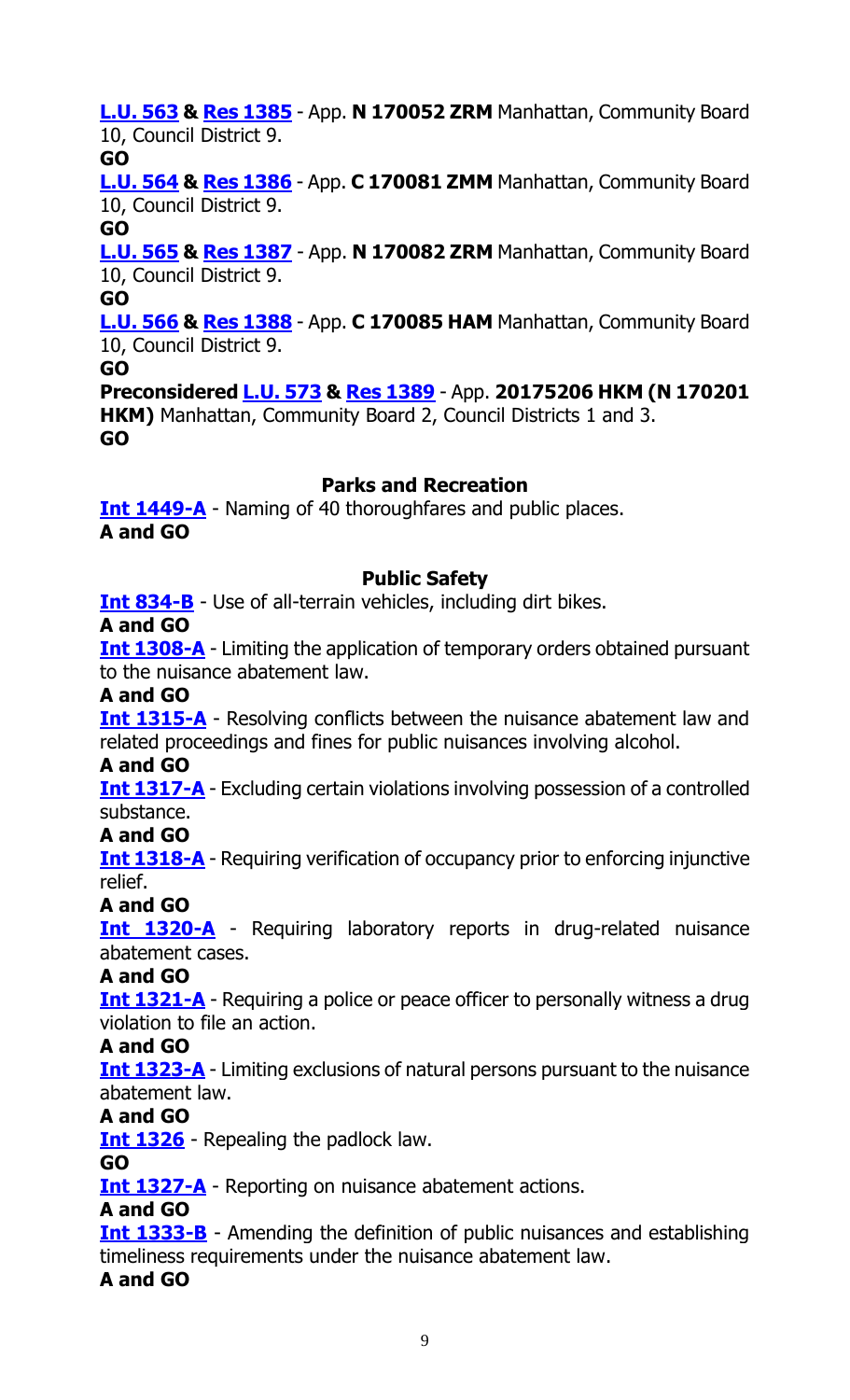**[Int 1338-A](http://legistar.council.nyc.gov/LegislationDetail.aspx?ID=2862677&GUID=D6F35244-5569-4737-A215-B67872C3ECB6&Options=Advanced&Search=)** - Requiring procedures for the corporation counsel when filing actions under the nuisance abatement law. **A and GO [Int 1339-A](http://legistar.council.nyc.gov/LegislationDetail.aspx?ID=2862680&GUID=9B98BB91-81A2-4951-AC81-8863F4B47800&Options=Advanced&Search=)** - Restricting certain orders and dispositions **A and GO [Int 1344-A](http://legistar.council.nyc.gov/LegislationDetail.aspx?ID=2862670&GUID=28DF5FE7-A977-4652-A193-0055EC9322E5&Options=Advanced&Search=)** - Amending the nuisance abatement law regarding alcoholic beverages. **A and GO**

# **Technology**

**[Int 1240-A](http://legistar.council.nyc.gov/LegislationDetail.aspx?ID=2813491&GUID=6CE421E4-2172-4096-8A7F-24B358104731&Options=Advanced&Search=)** - Dissemination of electronic emergency notifications. **A and GO**

# **Transportation**

**[Int 975-A](http://legistar.council.nyc.gov/LegislationDetail.aspx?ID=2505961&GUID=3681BF40-CEBC-45B2-84DD-BF8D2D612D42&Options=Advanced&Search=)** - Fines and civil penalties for failure to remove abandoned poles. **A and GO**

# **GENERAL ORDER CALENDAR**

Commissioner of Deeds **GO**

# **Roll Call**

**13. INTRODUCTION & READING OF BILLS** See Attached

# **14. DISCUSSION OF RESOLUTIONS**

**15. RESOLUTIONS Preconsidered Res [1373](http://legistar.council.nyc.gov/LegislationDetail.aspx?ID=2959033&GUID=EFD93DC5-37DC-4D29-942E-A255230A3A35&Options=ID%7c&Search=)**

Resolution authorizing the Speaker to file or join amicus briefs on behalf of the Council in litigation challenging any of President Donald Trump's executive orders and actions relating to immigration.

**Adopted by the Committee on Finance**

**16. GENERAL DISCUSSION**

# **17. EXTENSION OF REMARKS**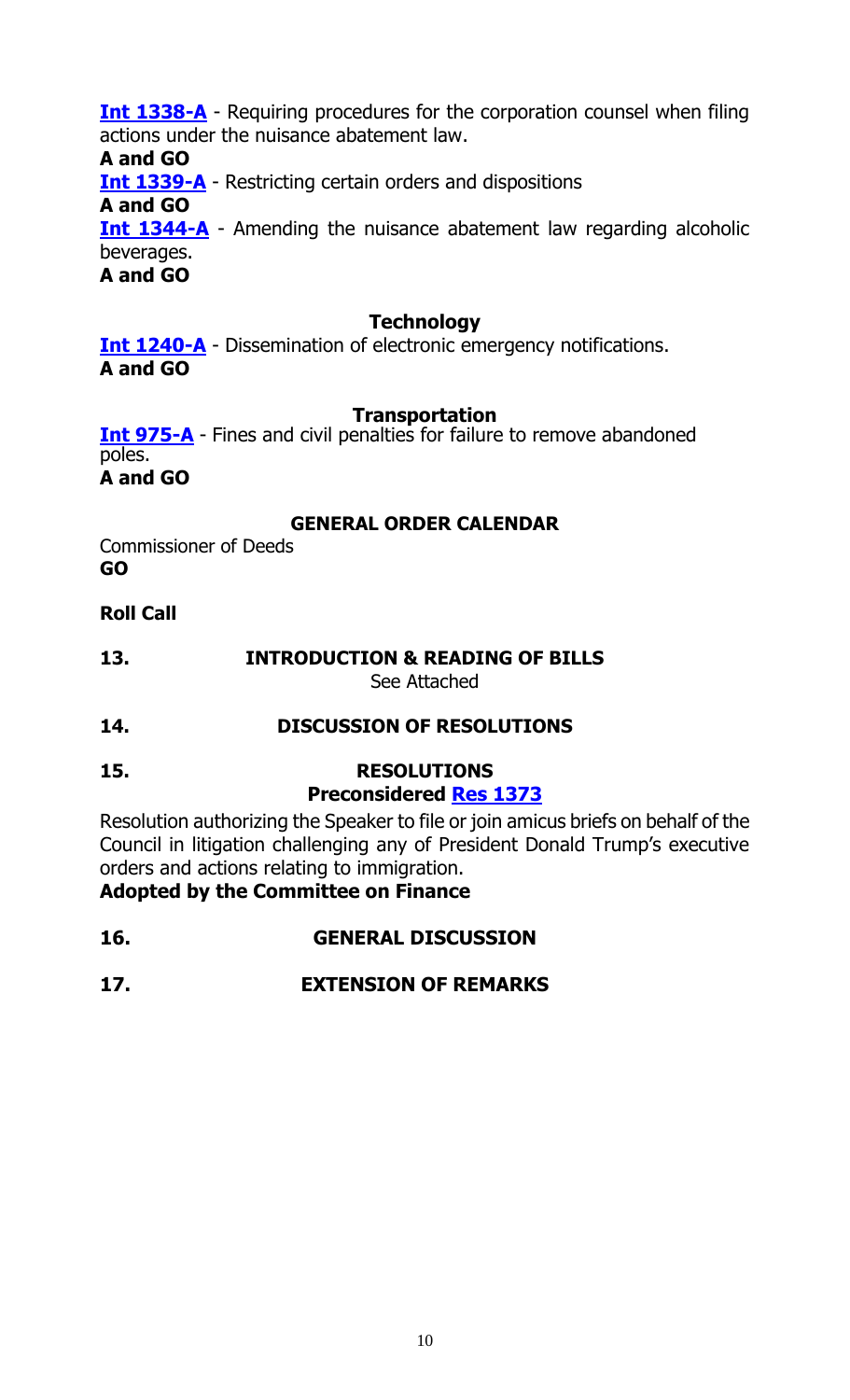#### **INTRODUCTION AND READING OF BILLS Preconsidered [Res 1373](http://legistar.council.nyc.gov/LegislationDetail.aspx?ID=2959033&GUID=EFD93DC5-37DC-4D29-942E-A255230A3A35&Options=ID%7c&Search=)**

By the Speaker (Council Member Mark-Viverito):

Resolution authorizing the Speaker to file or join amicus briefs on behalf of the Council in litigation challenging any of President Donald Trump's executive orders and actions relating to immigration.

#### **Finance**

# **[Res 1374](http://legistar.council.nyc.gov/LegislationDetail.aspx?ID=2961212&GUID=46ADB1F2-227E-46EC-A8E3-0D98B74434AA&Options=ID|&Search=)**

By Council Member Cohen:

Resolution establishing March 1 annually as Teen Mental Health Awareness Day in the City of New York.

# **Mental Health, Developmental Disability, Alcoholism, Substance Abuse and Disability Services**

# **[Int 1468](http://legistar.council.nyc.gov/LegislationDetail.aspx?ID=2961211&GUID=2272A473-5350-45C5-9C35-80E90B207FAD&Options=ID%7c&Search=)**

By Council Member Constantinides:

A Local Law to amend the administrative code of the city of New York, in relation to reducing sewer system backups.

# **Environmental Protection**

# **[Int 1469](http://legistar.council.nyc.gov/LegislationDetail.aspx?ID=2961210&GUID=6218E0E9-D3C8-49DB-9D21-843DB5DDD2A8&Options=ID|&Search=)**

By Council Member Cumbo:

A Local Law to amend the administrative code of the city of New York, in relation to requiring that city-owned buildings and spaces with specific occupancy classifications contain lactation rooms.

# **Women's Issues**

# **[Int 1470](http://legistar.council.nyc.gov/LegislationDetail.aspx?ID=2961209&GUID=9D932E69-1DF9-441C-BD3F-B3F6DD880DF8&Options=ID|&Search=)**

By Council Members Cumbo, Williams, Gibson and Cabrera: A Local Law to amend the New York city charter, in relation to establishing an office to prevent gun violence.

# **Governmental Operations**

# **[Int 1471](http://legistar.council.nyc.gov/LegislationDetail.aspx?ID=2961215&GUID=82169168-A922-4C70-BAC1-BF8E9E835481&Options=ID|&Search=)**

By Council Member Johnson:

A Local Law to amend the administrative code of the city of New York, in relation to increasing the retail cigarette dealer license fee. **Health**

# **Preconsidered [Int 1472](http://legistar.council.nyc.gov/LegislationDetail.aspx?ID=2950119&GUID=94E311D0-3A50-4FAC-AA04-84EF986FEB01&Options=ID|&Search=)**

By Council Member Johnson (by request of the Manhattan Borough President): A Local Law to amend the administrative code of the city of New York, in relation to exempting certain grocery stores from the commercial rent tax. **Finance**

# **[Int 1473](http://legistar.council.nyc.gov/LegislationDetail.aspx?ID=2961216&GUID=4F633109-7D91-41A3-B0A3-F9F40A38D7CE&Options=ID|&Search=)**

By Council Member Miller:

A Local Law to amend the administrative code of the city of New York, in relation to reducing the maximum time commercial vehicles may park. **Transportation**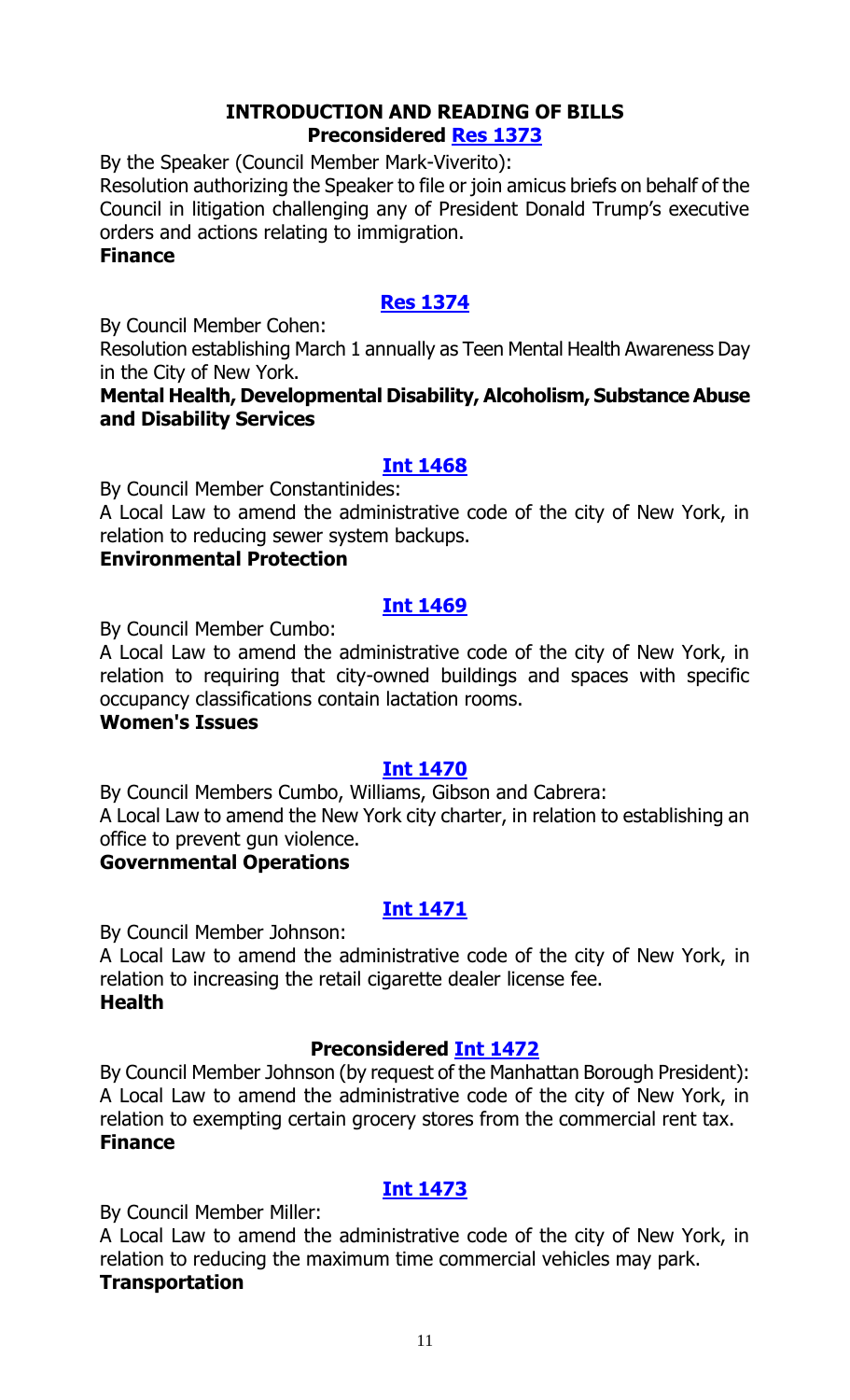# **[Int 1474](http://legistar.council.nyc.gov/LegislationDetail.aspx?ID=2961217&GUID=CBAFAD4C-3CCF-46D1-9C13-4D08918783BC&Options=ID|&Search=)**

By Council Member Rodriguez:

A Local Law to amend the administrative code of the city of New York, in relation to taxicab licenses.

# **Transportation**

# **[Int 1475](http://legistar.council.nyc.gov/LegislationDetail.aspx?ID=2961224&GUID=DC8E43A0-8CBE-45C2-A4C2-A4D27E77192B&Options=ID|&Search=)**

By Council Member Rodriguez:

A Local Law to amend the administrative code of the city of New York, in relation to the definition of ownership and use of a licensed taxicab.

# **Transportation**

# **[Int 1476](http://legistar.council.nyc.gov/LegislationDetail.aspx?ID=2961222&GUID=F29F34D9-4687-4199-AC48-DED867C8115B&Options=ID|&Search=)**

By Council Member Salamanca:

A Local Law to amend the New York city charter, in relation to payments to the New York City Board of Elections.

# **Governmental Operations**

# **[Int 1477](http://legistar.council.nyc.gov/LegislationDetail.aspx?ID=2961223&GUID=7765EC23-9C9C-41C6-A9A3-152F73F01DF4&Options=ID|&Search=)**

By Council Member Salamanca:

A Local Law to amend the administrative code of the city of New York, in relation to contribution limits in a special election.

# **Governmental Operations**

# **[Int 1478](http://legistar.council.nyc.gov/LegislationDetail.aspx?ID=2961227&GUID=22935632-AFF5-45B9-9C35-E26B04ADEA2B&Options=ID|&Search=)**

By Council Member Salamanca:

A Local Law to amend the administrative code of the city of New York, in relation to suspending alternate side parking regulations on Three Kings Day. **Transportation**

#### **[Int 1479](http://legistar.council.nyc.gov/LegislationDetail.aspx?ID=2961228&GUID=F13D4198-3373-459B-971B-7AB032E2AEBC&Options=ID|&Search=)**

By Council Members Williams and Lander:

A Local Law to amend the administrative code of the city of New York, in relation to prohibiting retaliation against individuals who request a reasonable accommodation under the city's human rights law.

# **Civil Rights**

# **Preconsidered [L.U. 567](http://legistar.council.nyc.gov/LegislationDetail.aspx?ID=2955091&GUID=2197BDBC-6671-44E6-9B00-5777167ADBCA&Options=ID%7c&Search=)**

By Council Members Ferreras-Copeland: 795 St. Nicholas Avenue, Block 2064, Lot 36; Manhattan, Community Board No. 9, Council District No. 9

#### **Finance**

# **Preconsidered [L.U. 568](http://legistar.council.nyc.gov/LegislationDetail.aspx?ID=2955102&GUID=B94F43C7-9702-4E4A-8C36-DCECB7F6A866&Options=ID|&Search=)**

By Council Members Ferreras-Copeland: 1240 Walton Avenue, Block 2465, Lot 25; Bronx, Community District No. 4, Council District No. 16 **Finance**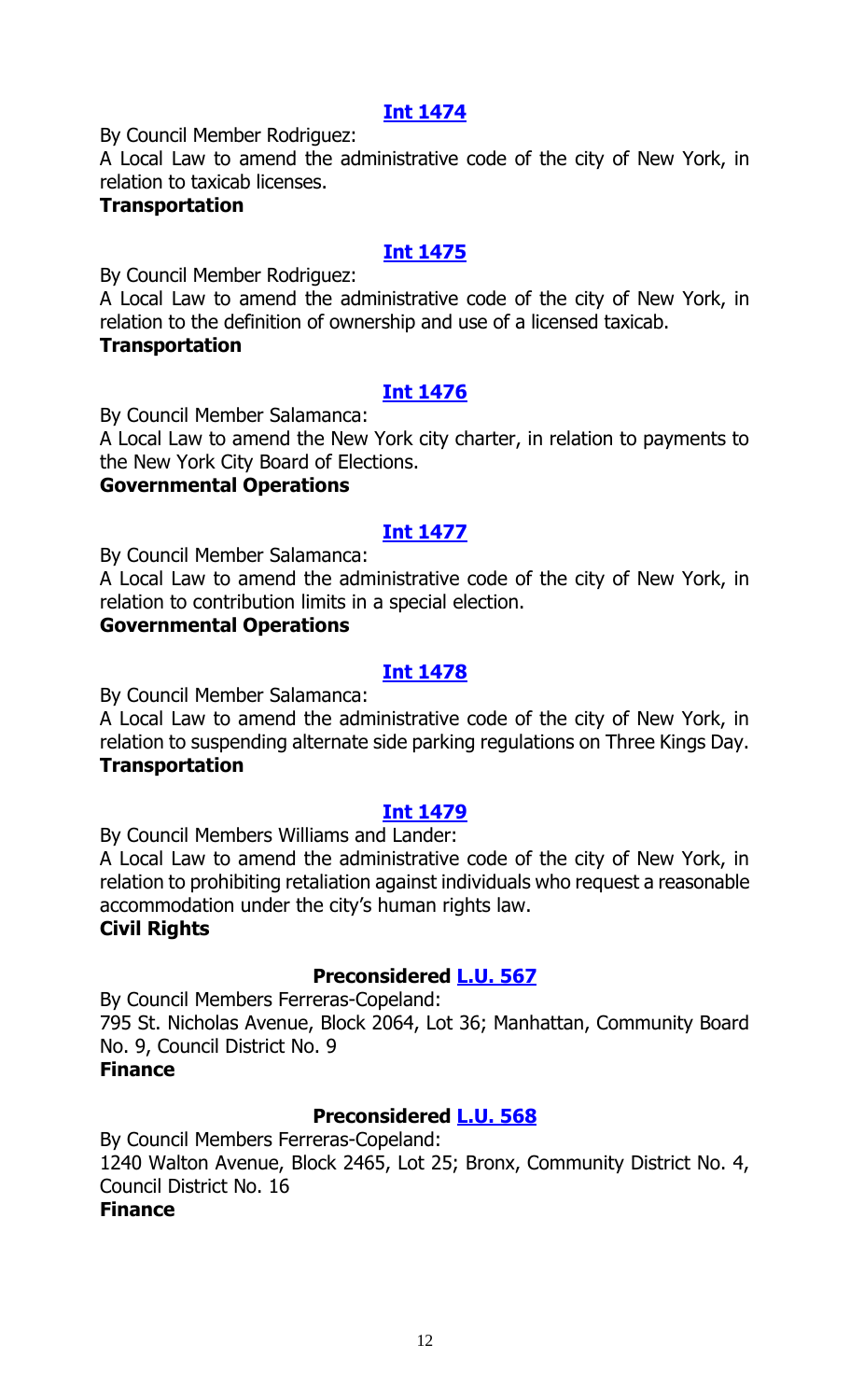# **Preconsidered [L.U. 569](http://legistar.council.nyc.gov/LegislationDetail.aspx?ID=2955434&GUID=28268425-9A17-4908-8759-9D8863111631&Options=ID|&Search=)**

By Council Members Ferreras-Copeland: 288 East 168<sup>th</sup> Street, Block 2435, Lot 15; Bronx, Community Board No. 4, Council District No. 16 **Finance**

# **Preconsidered [L.U. 570](http://legistar.council.nyc.gov/LegislationDetail.aspx?ID=2955438&GUID=3CBB3ECE-F3DF-4FF9-BAD4-F41059A9B217&Options=ID|&Search=)**

By Council Members Ferreras-Copeland: 424 & 430 Grand Concourse, Block 2343, Lots 10 and 12; Bronx, Community Board No. 1, Council District No. 17 **Finance**

# **Preconsidered [L.U. 571](http://legistar.council.nyc.gov/LegislationDetail.aspx?ID=2955450&GUID=6E78B4EC-815B-4AA7-B624-DA3FDAE07369&Options=ID|&Search=)**

By Council Members Ferreras-Copeland: 830-850 Stebbins Avenue, Block 2696, Lot 75; Bronx, Community District No. 2, Council District No. 17 **Finance**

# **Preconsidered [L.U. 572](http://legistar.council.nyc.gov/LegislationDetail.aspx?ID=2955451&GUID=373417AF-AB2D-4086-9434-D1B679DF9404&Options=ID|&Search=)**

By Council Members Ferreras-Copeland: 1130 Anderson Avenue, Block 2505, Lot 46; Bronx, Community District No. 4, Council District No. 16

# **Finance**

# **Preconsidered [L.U. 573](http://legistar.council.nyc.gov/LegislationDetail.aspx?ID=2951191&GUID=D69231A9-FE01-4FF8-B307-E25D1F94206B&Options=ID|&Search=)**

By Council Member Greenfield:

Application No. **20175206 HKM (N 170201 HKM)** for the designation by the Landmarks Preservation Commission pursuant to Section 3020 of the New York City Charter of the Sullivan-Thompson Historic District, Borough of Manhattan, Community Board 2, Council Districts 1 and 3.

# **Landmarks, Public Siting, and Maritime Uses**

# **[L.U. 574](http://legistar.council.nyc.gov/LegislationDetail.aspx?ID=2961279&GUID=4EB2C03E-A0BD-4609-8A8F-D582A4F13365&Options=ID|&Search=)**

By Council Member Greenfield:

Application No **20175207 HKK (N 170207 HKK)** pursuant to Section 3020 of the New York City Charter, concerning the designation by the Landmarks Preservation Commission of 183-195 Broadway (Block 2446, Lot 51), as an historic landmark, Borough of Brooklyn, Community Board 1, Council District 34.

# **Landmarks, Public Siting, and Maritime Uses**

# **[L.U. 575](http://legistar.council.nyc.gov/LegislationDetail.aspx?ID=2961280&GUID=93413B5D-8AB7-4239-A4C5-8AA8AF399C42&Options=ID|&Search=)**

By Council Member Greenfield:

Application No **20175208 HKK (N 170208 HKK)** pursuant to Section 3020 of the New York City Charter, concerning the designation by the Landmarks Preservation Commission of St. Barbara's Roman Catholic Church, located at 138 Bleecker Street (Block 3306, Lot 6), as an historic landmark, Borough of Brooklyn, Community Board 4, Council District 37.

**Landmarks, Public Siting, and Maritime Uses**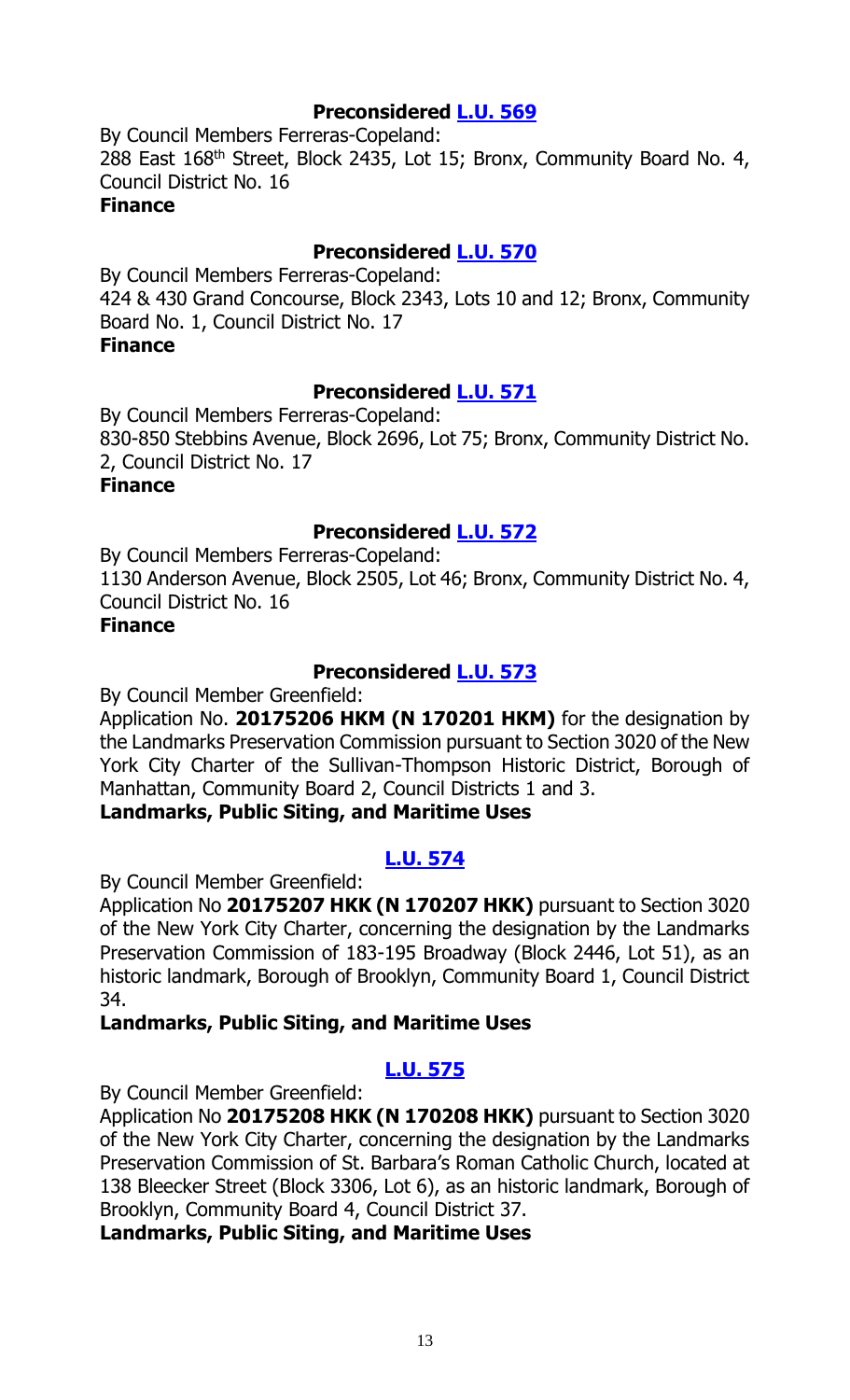# **[L.U. 576](http://legistar.council.nyc.gov/LegislationDetail.aspx?ID=2961281&GUID=4F2C87E5-D39A-4C86-B82D-D8A747993828&Options=ID|&Search=)**

By Council Member Greenfield:

Application No **20175212 HKM (N 170202 HKM)** pursuant to Section 3020 of the New York City Charter, concerning the designation by the Landmarks Preservation Commission of the Excelsior Steam Power Company Building, located at 33-43 Gold Street (Block 77, Lot 24 in part), as an historic landmark, Borough of Manhattan, Community Board 1, Council District 1. **Landmarks, Public Siting, and Maritime Uses**

# **[L.U. 577](http://legistar.council.nyc.gov/LegislationDetail.aspx?ID=2961282&GUID=E7BB6B12-2E03-441A-B853-6E5583FD14FA&Options=ID|&Search=)**

By Council Member Greenfield:

Application No **20175213 HKM (N 170203 HKM)** pursuant to Section 3020 of the New York City Charter, concerning the designation by the Landmarks Preservation Commission of the Bergdorf Goodman Building, located at 754 Fifth Avenue (Black 1273, Lot 33\_ (Block 1302, Lot 51), as an historic landmark, Borough of Manhattan, Community Board 5, Council District 4. **Landmarks, Public Siting, and Maritime Uses**

# **[L.U. 578](http://legistar.council.nyc.gov/LegislationDetail.aspx?ID=2961283&GUID=0C23E3E9-175A-4D64-99F0-19EC03149112&Options=ID|&Search=)**

By Council Member Greenfield:

Application No **20175214 HKM (N 170204 HKM)** pursuant to Section 3020 of the New York City Charter, concerning the designation by the Landmarks Preservation Commission of 412 East 85<sup>th</sup> Street House, located at 412 East 85<sup>th</sup> Street (Block 1564, Lot 7503), as an historic landmark, Borough of Manhattan, Community Board 8, Council District 5.

**Landmarks, Public Siting, and Maritime Uses**

# **[L.U. 579](http://legistar.council.nyc.gov/LegislationDetail.aspx?ID=2961284&GUID=147821E9-6D15-4AC2-8B40-012D53781663&Options=ID|&Search=)**

By Council Member Greenfield:

Application No **20175215 HKM (N 170205 HKM)** pursuant to Section 3020 of the New York City Charter, concerning the designation by the Landmarks Preservation Commission of the Young Men's Christian Association Building, located at 181 West 135<sup>th</sup> Street (Block 1920, Lot 7), as an historic landmark, Borough of Manhattan, Community Board 10, Council District 9. **Landmarks, Public Siting, and Maritime Uses**

# **[L.U. 580](http://legistar.council.nyc.gov/LegislationDetail.aspx?ID=2961285&GUID=4DFE2257-149E-47DC-8C87-B0E5769E43EC&Options=ID|&Search=)**

By Council Member Greenfield:

Application No **20175216 HKM (N 170206 HKM)** pursuant to Section 3020 of the New York City Charter, concerning the designation by the Landmarks Preservation Commission of the Lowe's 175<sup>th</sup> Street Theater, located at 4140 Broadway (Block 2145, Lot 1), as an historic landmark, Borough of Manhattan, Community Board 12, Council District 10.

**Landmarks, Public Siting, and Maritime Uses**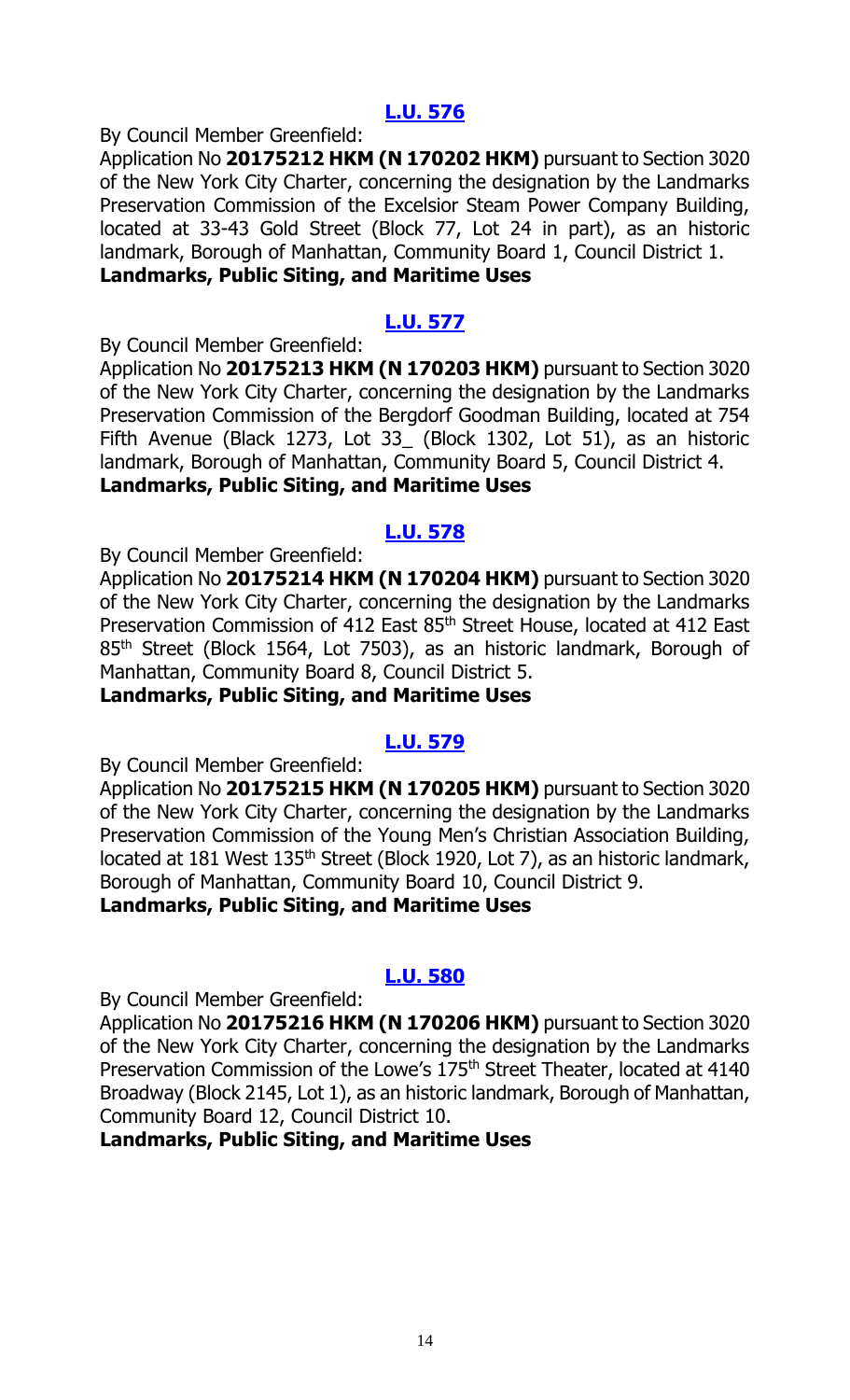# **[L.U. 581](http://legistar.council.nyc.gov/LegislationDetail.aspx?ID=2961286&GUID=D2E5B82C-9FFD-4858-897C-B029E3BA257A&Options=ID|&Search=)**

By Council Member Greenfield:

Application No **20175209 HKQ (N 170209 HKQ)** pursuant to Section 3020 of the New York City Charter, concerning the designation by the Landmarks Preservation Commission of the Protestant Reformed Dutch Church of Flushing, located at 143-11 Roosevelt Avenue (Block 5022, Lot 1), as an historic landmark, Borough of Queens, Community Board 7, Council District 20.

# **Landmarks, Public Siting, and Maritime Uses**

# **[L.U. 582](http://legistar.council.nyc.gov/LegislationDetail.aspx?ID=2961287&GUID=83548C67-BDA4-4517-8F27-A2655477C0BB&Options=ID|&Search=)**

By Council Member Greenfield:

Application No **20175210 HKM (N 170210 HKM)** pursuant to Section 3020 of the New York City Charter, concerning the designation by the Landmarks Preservation Commission of the Lakeman-Cortelyou-Taylor House, located at 2286 Richmond Road (Block 3618, Lot 7 in part), as an historic landmark, Borough of Staten Island, Community Board 2, Council District 50.

# **Landmarks, Public Siting, and Maritime Uses**

# **[L.U. 583](http://legistar.council.nyc.gov/LegislationDetail.aspx?ID=2961288&GUID=4EC46689-C6F3-4DA3-B486-780A6407D4CE&Options=ID|&Search=)**

By Council Member Greenfield:

Application No **20175211 HKM (N 170211 HKM)** pursuant to Section 3020 of the New York City Charter, concerning the designation by the Landmarks Preservation Commission of the Brougham Cottage, located at 4746 Amboy Road (Block 5391, Lot 2), as an historic landmark, Borough of Staten Island, Community Board 3, Council District 51.

# **Landmarks, Public Siting, and Maritime Uses**

# **[L.U. 584](http://legistar.council.nyc.gov/LegislationDetail.aspx?ID=2961289&GUID=635CD2A3-1532-4970-B8E4-802E18F10659&Options=ID|&Search=)**

By Council Member Greenfield:

Application No. **C 170097 HAK** submitted by the New York City Department of Housing Preservation and Development pursuant to Article 16 of the General Municipal Law and Section 197-c of the New York City Charter, for an urban development action area designation and project approval and disposition of city-owned property, for property located at  $5108$   $4<sup>th</sup>$  Avenue (Block 798, Lot 34), Borough of Brooklyn, Community Board 7, Council District 38.

# **Planning, Dispositions, and Concessions**

# **[L.U. 585](http://legistar.council.nyc.gov/LegislationDetail.aspx?ID=2961290&GUID=A1ED10E9-3869-46F3-9C7E-663656448601&Options=ID|&Search=)**

By Council Member Greenfield:

Application No. **C 170098 PPK** submitted by the New York City Department of Housing Preservation and Development, pursuant to Section 197-c of the New York City Charter, for the disposition of city-owned property located at 5108 4th Avenue (Block 798, Lot 34), Borough of Brooklyn, Community Board 7, Council District 38. This application is subject to review and action by the Land Use Committee only if appealed to the Council pursuant to Charter Section 197-d(b)(2) or called up by vote of the Council pursuant to Charter Section 197-d(b)(3).

# **Planning, Dispositions, and Concessions**